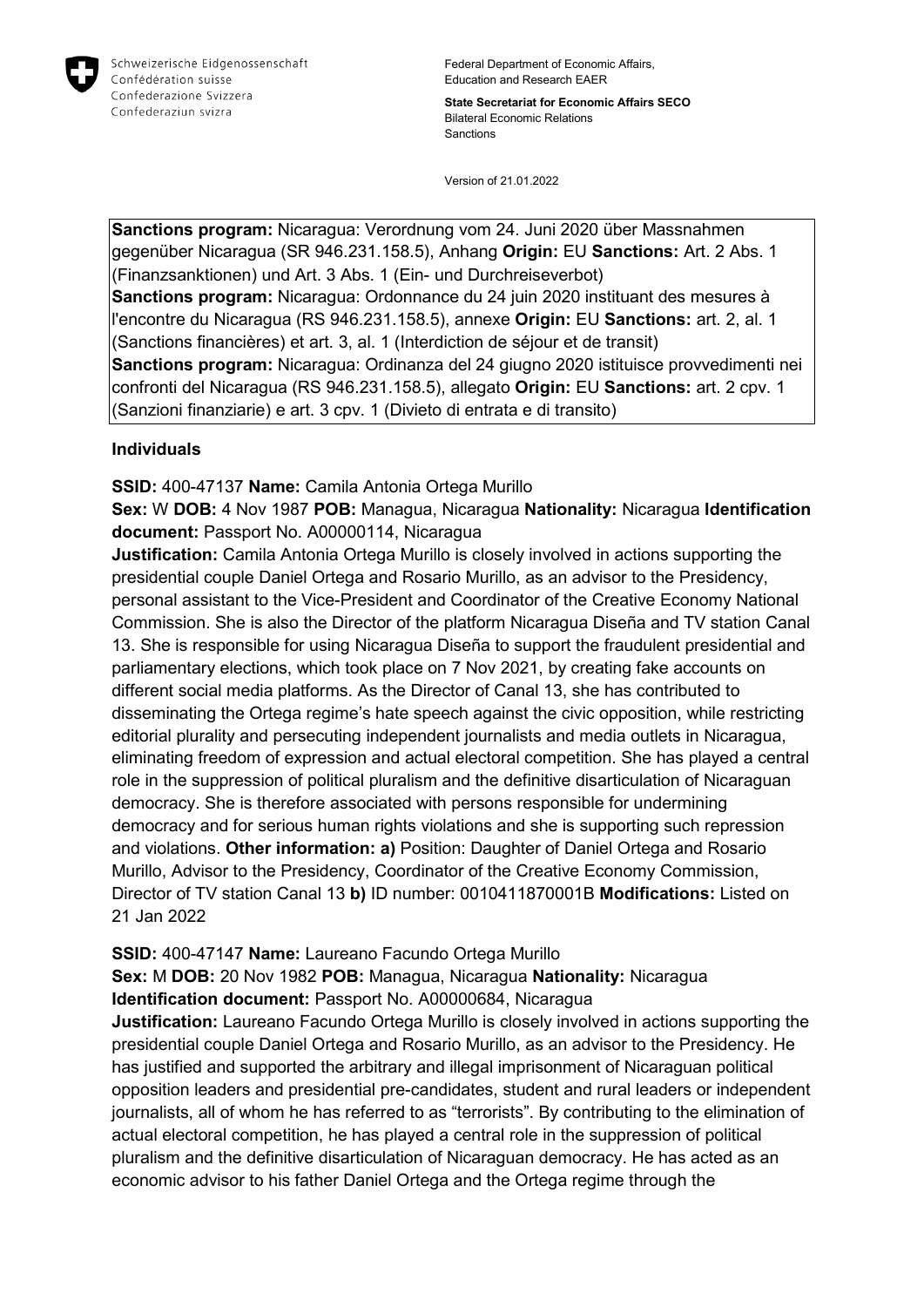governmental agency ProNicaragua. Additionally, he is responsible for operating BanCorp – an entity whose main purpose is to assist, sponsor and financially support the repressive activities of his mother, Vice-President Rosario Murillo. He is therefore associated with persons responsible for the repression of civil society and for serious human rights violations, and he is supporting such repression and violations. **Other information: a)** Son of Daniel Ortega and Rosario Murillo, Advisor to the Presidency **b)** ID number: 0012011820046M **Modifications:** Listed on 21 Jan 2022

# **SSID:** 400-47157 **Name:** Brenda Isabel Rocha Chacón

**Sex:** W **DOB:** 10 Feb 1967 **POB:** Bonanza, Nicaragua **Nationality:** Nicaragua **Justification:** Brenda Isabel Rocha Chacón has been since May 2021 President of the Supreme Electoral Council (SEC) – a body responsible for the preparation, holding and certification of the general elections of 7 Nov 2021 which, by their lack of transparency, true opposition and democratic debate, undermined democratic institutions and processes. The SEC deprived the opposition of the opportunity to stand for free elections and ensured the organisation of polls in non-democratic conditions. She is therefore responsible for the repression of democratic opposition and for undermining democracy and the rule of law in Nicaragua. **Other information:** President of the Supreme Electoral Council **Modifications:**  Listed on 21 Jan 2022

# **SSID:** 400-47166 **Name:** Cairo Melvin Amador Arrieta

# **Sex:** M **DOB:** 1952 **Nationality:** Nicaragua

**Justification:** Cairo Melvin Amador Arrieta has been since May 2021 the Vice-President of the Supreme Electoral Council (SEC) – a body responsible for the preparation, holding and certification of the general elections of 7 Nov 2021 which, by their lack of transparency, true opposition and democratic debate, undermined democratic institutions and processes. The SEC deprived the opposition of the opportunity to stand for elections and ensured the organisation of polls in non-democratic conditions. He is therefore responsible for the repression of democratic opposition and for undermining democracy and the rule of law in Nicaragua. **Other information:** Vice-President of the Supreme Electoral Council **Modifications:** Listed on 21 Jan 2022

# **SSID:** 400-47173 **Name:** Lumberto Ignacio Campbell Hooker

# **Sex:** M **DOB:** 3 Dec 1949 **POB:** Raas, Nicaragua **Nationality:** Nicaragua **Identification document:** Passport No. A00001109, Nicaragua

**Justification:** Lumberto Ignacio Campbell Hooker has been since 2014 a member of the Supreme Electoral Council (SEC) – a body responsible for the preparation, holding and certification of the general elections of 7 Nov 2021 which, by their lack of transparency, true opposition and democratic debate, undermined democratic institutions and processes. The SEC deprived the opposition of the opportunity to stand for free elections and ensured the organisation of polls in non-democratic conditions. He spoke to the media during the 7 Nov 2021 elections, justifying and praising their organisation. He is therefore responsible for the repression of democratic opposition and for undermining democracy and the rule of law in Nicaragua. **Other information: a)** Member of the Supreme Electoral Council, acting President of the Supreme Electoral Council in 2018 **b)** ID number: 6010302490003J **Modifications:** Listed on 21 Jan 2022

**SSID:** 400-47184 **Name:** Nahima Janett Díaz Flores **Sex:** W **DOB:** 28 Jun 1989 **Nationality:** Nicaragua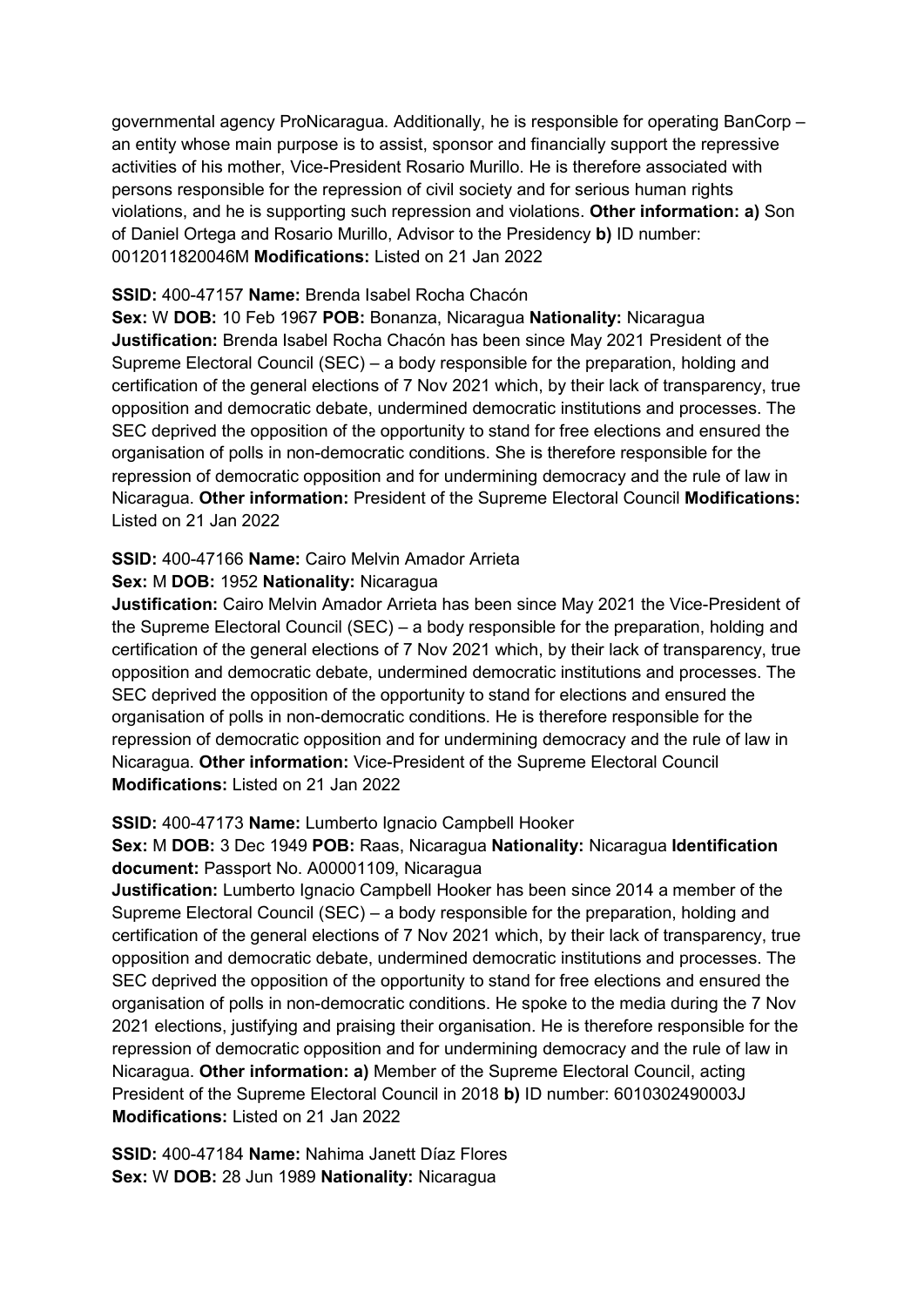**Justification:** Nahima Janett Díaz Flores is the Director of the Nicaraguan Institute of Telecommunications and Postal Services (TELCOR), the regulatory entity for telecommunications and postal services. TELCOR has been used by the Nicaraguan authorities to silence independent media, including three news organisations since 2018. During the 2021 general elections campaign, TELCOR was implementing disinformation campaigns on a large scale. As the institution in charge of the implementation of the "cybersecurity law", TELCOR has been commanding and operating surveillance actions regarding civil society and democratic opposition. In her position, Nahima Díaz Flores has acted as a supporter of the Ortega regime, and has commanded and operated actions of disinformation and surveillance through TELCOR of civil society and democratic opposition. She is therefore responsible for serious violations of human rights, repression of civil society and democratic opposition, and undermining democracy in Nicaragua. **Other information:** Director of the Nicaraguan Institute of Telecommunications and Postal Services, daughter of the General Director of the Nicaraguan National Police Francisco Javier Díaz Madriz **Modifications:** Listed on 21 Jan 2022

# **SSID:** 400-47191 **Name:** Luis Ángel Montenegro Espinoza

**Sex:** M **DOB:** 1 Jan 1949 **POB:** Esteli, Nicaragua **Address:** Planes De Puntaldia Casa #16, Managua, Nicaragua **Nationality:** Nicaragua

**Justification:** Luis Ángel Montenegro Espinoza is the Superintendent of the Superintendency of Banks and other Financial Institutions of Nicaragua (SIBOIF). In that position he is responsible for the persecution of financial actors that resisted the Ortega regime's policies, as well as for enforcing the regime's control over the financial sector. He was appointed to that position directly by Daniel Ortega, as a reward for his loyalty. In his previous role as Controller General of the Republic he ensured that Ortega's corrupt financial activities would not be audited and equally contributed to Ortega's control of the regime. He is therefore responsible for undermining the rule of law in Nicaragua as well as for the repression of civil society and democratic opposition. **Other information: a)**  Superintendent of the Superintendency of Banks and other Financial Institutions of Nicaragua **b)** ID number: 1610101490000S **Modifications:** Listed on 21 Jan 2022

**SSID:** 400-42033 **Foreign identifier:** 1 **Name:** Ramón Antonio Avellán Medal **Sex:** M **DOB:** 11 Nov 1954 **POB:** Jinotepe, Nicaragua **Identification document:** Passport No. A0008696, Nicaragua, Date of issue: 17 Oct 2011, Expiry date: 17 Oct 2021 **Justification:** Deputy Director-General of the Nicaraguan National Police (NNP) and former chief of the police in Masaya. Responsible for serious human rights violations and for the repression of civil society and democratic opposition in Nicaragua, including by coordinating the repression of protesters in Masaya in 2018. **Modifications:** Listed on 24 Jun 2020

#### **SSID:** 400-42043 **Foreign identifier:** 2 **Name:** Sonia Castro González

**Sex:** W **DOB:** 29 Sep 1967 **POB:** Carazo, Nicaragua **Identification document: a)** Passport No. A00001526, Nicaragua, Date of issue: 19 Nov 2019, Expiry date: 19 Nov 2028 **b)** ID card No. 0422909670000N, Nicaragua

**Justification:** Special advisor to the President of Nicaragua on health issues and former Minister of Health. Responsible for serious human rights violations and for the repression of civil society and democratic opposition in Nicaragua, including by hindering access to emergency medical assistance for injured civilians involved in demonstrations and ordering hospital staff to report demonstrators who have been brought to hospital by the police. **Modifications:** Listed on 24 Jun 2020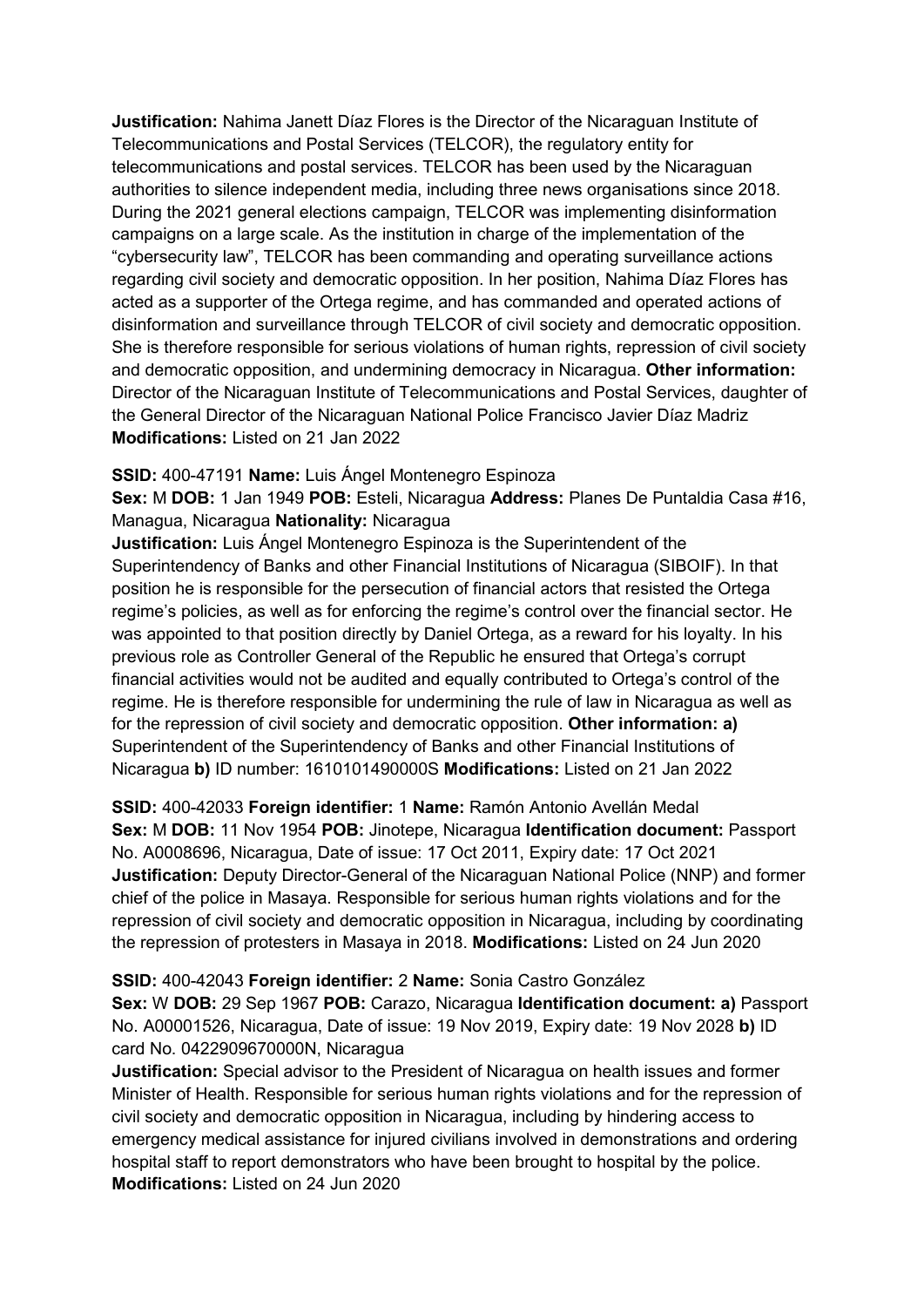# **SSID:** 400-42052 **Foreign identifier:** 3 **Name:** Francisco Javier Díaz Madriz **Sex:** M **DOB:** 3 Aug 1961

**Justification:** General Director of the Nicaraguan National Police (NNP) since 23 Aug 2018 and former Deputy General Director of NNP. Responsible for serious human rights violations and for the repression of civil society and democratic opposition in Nicaragua, including by leading police forces committing violence against civilians, including excessive use of force, arbitrary arrests and detentions and torture. **Modifications:** Listed on 24 Jun 2020

# **SSID:** 400-42057 **Foreign identifier:** 4 **Name:** Néstor Moncada Lau

# **Sex:** M **DOB:** 2 Mar 1954

**Justification:** Personal advisor to the President of Nicaragua on national security matters. In this capacity, he has been directly involved in and responsible for decision-making on national security matters and the establishment of repressive policies carried out by the State of Nicaragua against people taking part in demonstrations, opposition representatives and journalists in Nicaragua from Apr 2018 onwards. **Modifications:** Listed on 24 Jun 2020

# **SSID:** 400-42062 **Foreign identifier:** 5 **Name:** Luís Pérez Olivas

# **Sex:** M **DOB:** 8 Jan 1956

**Justification:** General Commissioner and Legal Assistance Main Officer (DAEJ) in the 'El Chipote' penitentiary centre. Responsible for serious human rights violations, including torture, use of extensive force, mistreatment of detainees and other forms of degrading treatment. **Modifications:** Listed on 24 Jun 2020

# **SSID:** 400-42067 **Foreign identifier:** 6 **Name:** Justo Pastor Urbina **Sex:** M **DOB:** 29 Jan 1956

**Justification:** Head of Police Special Operations Unit (DOEP). He has been directly involved in the implementation of repressive policies against demonstrators and the opposition in Nicaragua, particularly in Managua. In this context, he is responsible for serious human rights violations and for the repression of civil society and democratic opposition in Nicaragua. **Modifications:** Listed on 24 Jun 2020

# **SSID:** 400-46211 **Name:** Rosario María Murillo Zambrana

**Sex:** W **DOB:** 22 Jun 1951 **POB:** Managua, Nicaragua **Good quality a.k.a.:** Rosario María Murillo de Ortega **Nationality:** Nicaragua **Identification document:** Passport No. A00000106, Nicaragua

**Justification:** Vice President of Nicaragua, First Lady of Nicaragua and a leader of the Sandinista Youth. According to President Daniel Ortega, Rosario María Murillo Zambrana shares half of power with him. She played an instrumental role in encouraging and justifying the repression of opposition demonstrations by the Nicaraguan National Police in 2018. In Jun 2021, she publicly threatened the Nicaraguan opposition and discredited independent journalists. She is therefore responsible for serious human rights violations, for the repression of civil society and democratic opposition, and for undermining democracy in Nicaragua. **Other information:** Position(s): Vice President of the Republic of Nicaragua (since 2017), wife of President Daniel Ortega **Modifications:** Listed on 13 Aug 2021

# **SSID:** 400-46223 **Name:** Gustavo Eduardo Porras Cortés

**Sex:** M **DOB:** 11 Oct 1954 **POB:** Managua, Nicaragua **Nationality:** Nicaragua **Justification:** President of the National Assembly of Nicaragua since Jan 2017 and member of the national direction of the Sandinista National Liberation Front (FSLN) since 1996. In his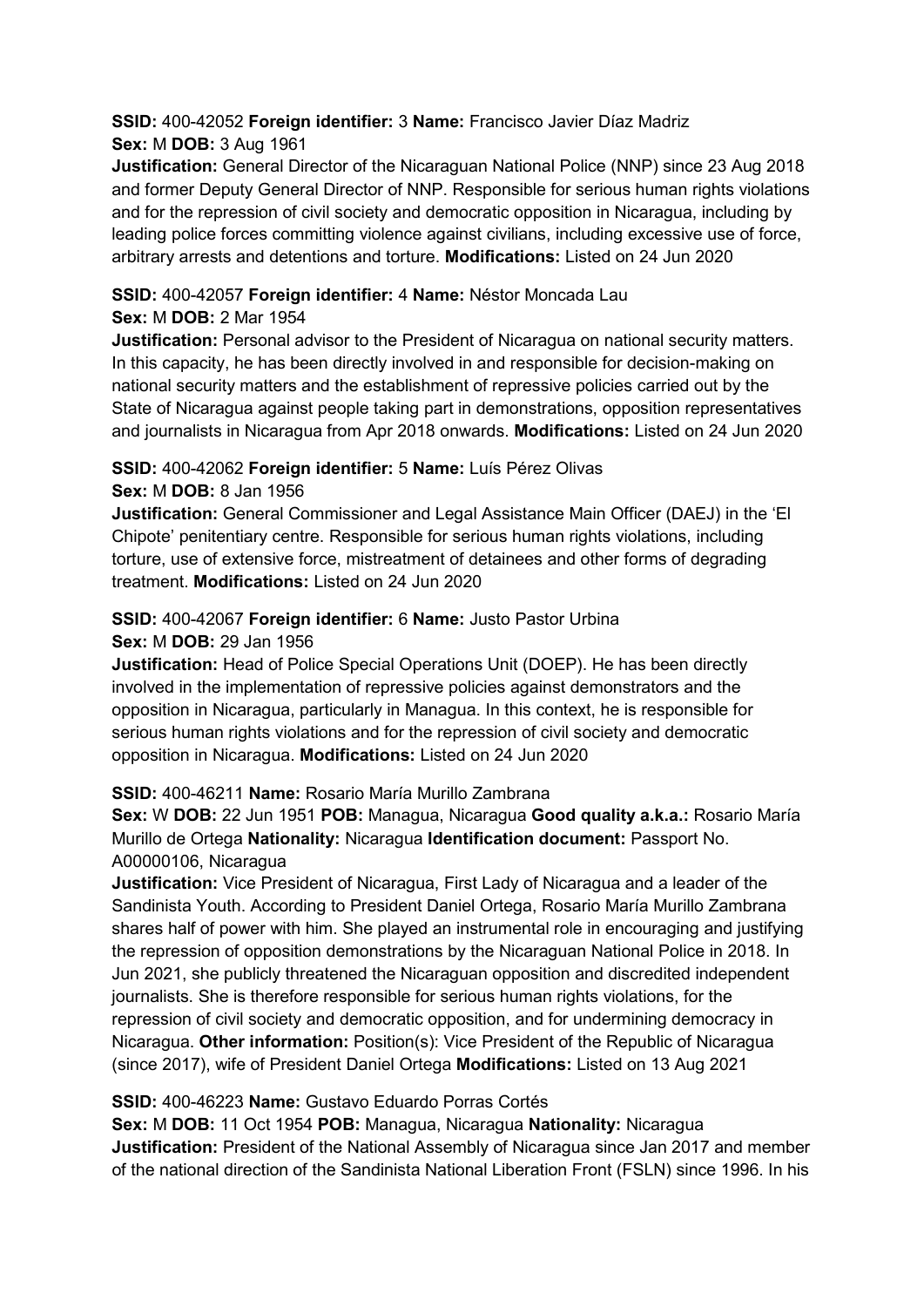position as the President of the National Assembly of Nicaragua, he is responsible for promoting the adoption of several repressive legal acts, among them an amnesty law that precludes any investigation into the perpetrators of massive human rights violations in 2018, and laws undermining freedom and democratic process in Nicaragua. He is therefore responsible for the repression of civil society and democratic opposition, as well as for seriously undermining democracy and the rule of law in Nicaragua. **Other information:** Position(s): President of the National Assembly of the Republic of Nicaragua (since Jan 2017) **Modifications:** Listed on 13 Aug 2021

# **SSID:** 400-46231 **Name:** Juan Antonio Valle Valle

**Sex:** M **DOB:** 4 May 1963 **POB:** Matagalpa, Nicaragua **Nationality:** Nicaragua **Justification:** As leader in the rank of senior commissioner (second highest rank) of the Nicaraguan National Police (NNP) and in a leading position in the police in Managua, Juan Antonio Valle Valle is responsible for repeated acts of police brutality and the excessive use of force which resulted in the deaths of hundreds of civilians, for arbitrary arrests and detentions, for violations of freedom of expression and for preventing demonstrations against the government. He is therefore responsible for serious human rights violations and for the repression of civil society and democratic opposition in Nicaragua. **Other information: a)**  Position(s): Leader in Nicaraguan National Police **b)** Rank: General/Senior Commissioner **Modifications:** Listed on 13 Aug 2021

# **SSID:** 400-46241 **Name:** Ana Julia Guido Ochoa

**Sex:** W **DOB:** 16 Feb 1959 **POB:** Matagalpa, Nicaragua **Good quality a.k.a.:** Ana Julia Guido de Romero **Nationality:** Nicaragua

**Justification:** In her position as Attorney General, the highest civil servant in the Prosecutor's Office, Ana Julia Guido Ochoa, who is loyal to the Ortega regime, is responsible for the politically motivated prosecution of numerous protesters and members of the political opposition. She created a specialised unit that fabricated allegations against protesters and brought charges against them. She is moreover responsible for the disqualification from public office of the main opposition candidate for the general elections. She is therefore responsible for serious human rights violations, for the repression of civil society and democratic opposition, and for undermining democracy and the rule of law in Nicaragua. **Other information:** Position(s): Attorney General of the Republic of Nicaragua **Modifications:** Listed on 13 Aug 2021

# **SSID:** 400-46250 **Name:** Fidel de Jesús Domínguez Álvarez

# **Sex:** M **DOB:** 21 Mar 1960 **Nationality:** Nicaragua

**Justification:** In his position as chief of the police in Leon since 23 Aug 2018, Fidel de Jesús Domínguez Alvarez is responsible for numerous serious violations of human rights, in particular arbitrary arrests and detention, including the kidnapping of members of a political opponent's family, the excessive use of force and violations of freedom of expression and freedom of the media. He is therefore responsible for serious human rights violations and the repression of civil society and democratic opposition. **Other information:** Position(s): Chief of police in Leon, General Commissioner of the National Police **Modifications:** Listed on 13 Aug 2021

# **SSID:** 400-46257 **Name:** Alba Luz Ramos Vanegas

**Sex:** W **DOB:** 3 Jun 1949 **Nationality:** Nicaragua **Identification document:** Passport No. A0009864, Nicaragua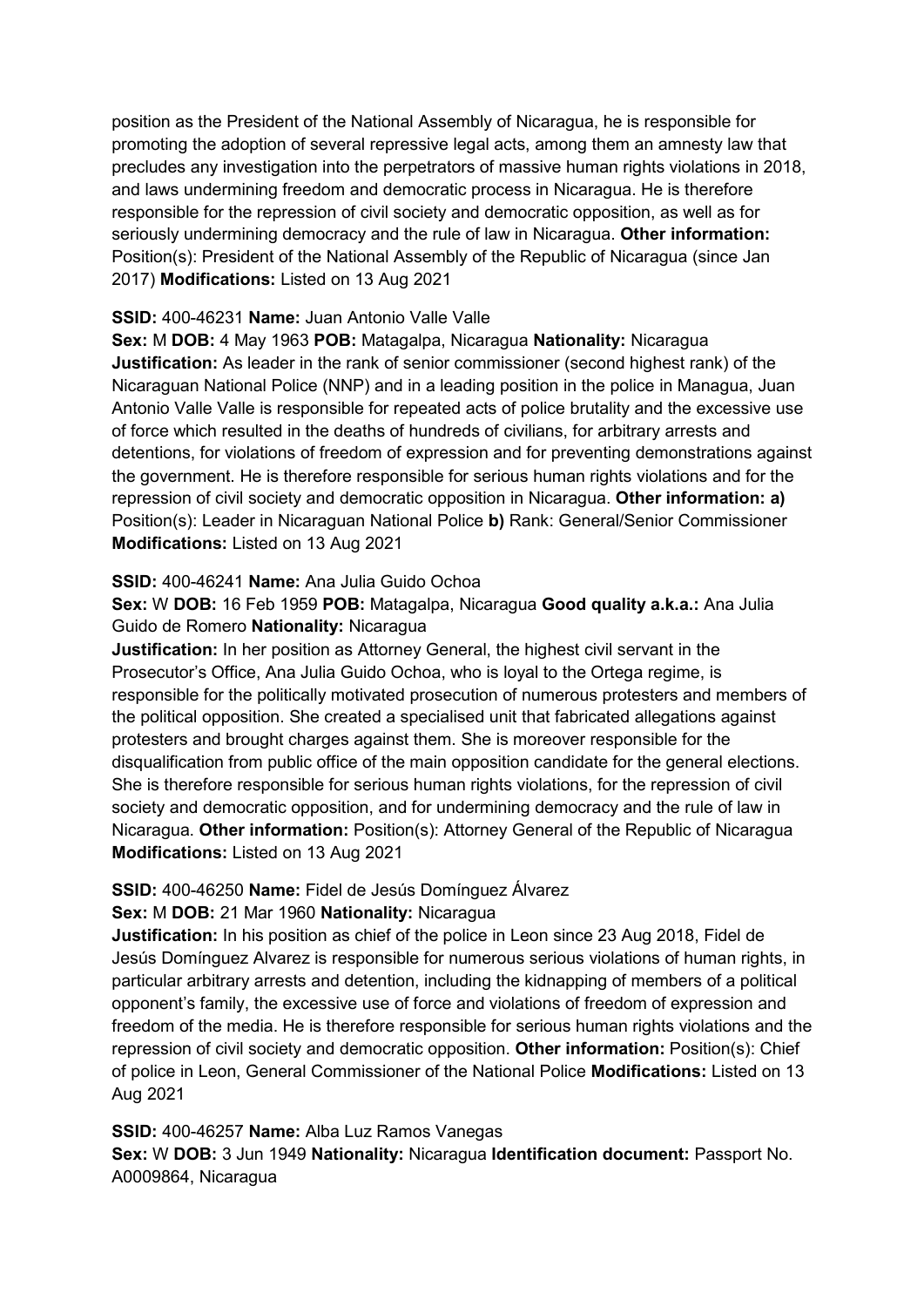**Justification:** In her position as the President of the Supreme Court of Justice of Nicaragua, she is responsible for instrumentalisation of the judiciary in favour of the interests of the Ortega regime, through the selective criminalisation of opposition activities, perpetuating the pattern of violations of rights of due process, arbitrary arrests, and the disqualification of political parties and opposition candidates. She is therefore responsible for serious human rights violations, for the repression of civil society and democratic opposition, and for seriously undermining the rule of law in Nicaragua. **Other information:** Position(s): President of the Supreme Court of Justice of the Republic of Nicaragua **Modifications:**  Listed on 13 Aug 2021

# **SSID:** 400-46265 **Name:** Juan Carlos Ortega Murillo

# **DOB:** 17 Oct 1982 **Nationality:** Nicaragua

**Justification:** Son of president Daniel Ortega and the First Lady and Vice President Rosario Murillo. Director of one of the main propaganda TV stations, Canal 8, and the leader of the 4th of May Sandinista Movement. In his position, he has contributed to restricting freedom of expression and freedom of the media. He has publicly threatened Nicaraguan businesspersons who oppose the Ortega regime. He is therefore responsible for undermining democracy and the repression of civil society in Nicaragua. Because he is the son of Vice President Rosario Murillo, he is associated with persons responsible for serious human rights violations and the repression of civil society in Nicaragua. **Other information:** Position(s): Director at Canal 8 and Difuso Comunicaciones. Leader of the 4th of May Sandinista Movement, Son of the President and Vice President of the Republic of Nicaragua **Modifications:** Listed on 13 Aug 2021

# **SSID:** 400-46272 **Name:** Bayardo Arce Castaño

# **Sex:** M **DOB:** 21 Mar 1950 **Nationality:** Nicaragua

**Justification:** In his position as Economic Advisor to President Daniel Ortega, Bayardo Arce Castano holds significant influence over the policies of the Ortega regime. He is therefore associated with persons responsible for serious violations of human rights in Nicaragua. He supported the development of legislation preventing opposition candidates from taking part in elections. He is therefore responsible for repression against civil society and democratic opposition in Nicaragua. **Other information:** Position(s): Economic Advisor to the President of the Republic of Nicaragua **Modifications:** Listed on 13 Aug 2021

# **Entities**

**SSID:** 400-47202 **Name:** National Police of Nicaragua **Spelling variant:** La Policía Nacional Nicaragüense (Spanish / Castilian)

# **DOF:** 22 Aug 1979

**Justification:** The National Police of Nicaragua is responsible for the degrading treatment, including physical and psychological torture, of those who opposed the Ortega regime. It is responsible for the unlawful imprisonment of presidential pre-candidates, civil society leaders, student and rural leaders or independent journalists without any legal and democratic guarantees. The National Police was instrumental in Daniel Ortega avoiding facing any real democratic opposition during the general elections of 7 Nov 2021. Prior to those elections, the National Police conducted continuous surveillance and persecution of opposition leaders, unlawful residential break-ins and arbitrary arrests of opposition members, and it systematically threatened public employees. In 2018, the National Police was involved in killings of peaceful protesters across Nicaragua. The National Police of